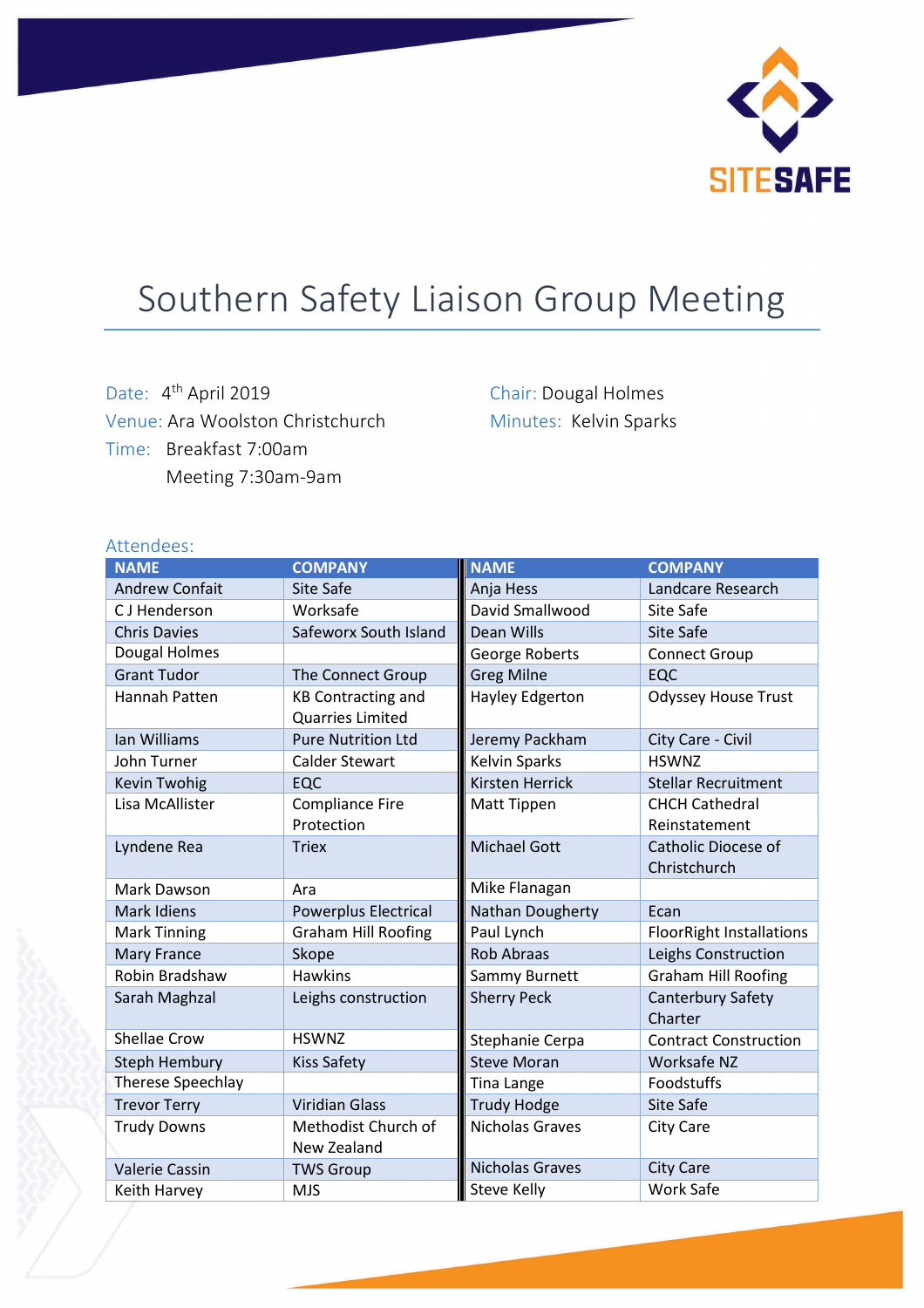# Apologies:

| <b>NAME</b>            | <b>COMPANY</b>                | <b>NAME</b>           | <b>COMPANY</b>               |
|------------------------|-------------------------------|-----------------------|------------------------------|
| <b>Steve Malcolm</b>   | Labour Exchange               | Mark Thompson         | <b>Legend Contracting</b>    |
| Cornel Janse van       |                               | <b>Hans Verbeek</b>   | <b>Kirk Roberts</b>          |
| Rensburg               |                               |                       | Consulting                   |
| Dave Walker            | Cunningham Lindsey            | Stephanie Cerpa       | <b>Contract Construction</b> |
| Sue Knudsen            | <b>TWS Group</b>              | Nicola Thompson       | CJ Phillips Construction     |
| John Higgins           | Placemakers                   | <b>Brendan Rice</b>   | Leed Safe                    |
| Kevin King             | Nurse Maude                   | <b>Tom McCabe</b>     | One Staff                    |
| Ed Cunningham          | <b>Fletcher Living</b>        | <b>John Parish</b>    | Hanham & Philp               |
| Corinne Bolstad        | Southern Response             | <b>Tony Roger</b>     | Telarc                       |
| <b>Wayne Matthews</b>  | <b>Tri Guard Engineering</b>  | <b>Mike Pointon</b>   | <b>Nairn Electrical</b>      |
| Paul Hendry            | Work Safe                     | Jeff Taylor-Hayhurst  | <b>Vertical Horizon</b>      |
| Martin Rea             | <b>Bolle</b>                  | <b>Oloff Visser</b>   | <b>HE Group</b>              |
| <b>Rick Bolton</b>     | <b>Ground Works</b>           | Sue Knudsen           | <b>TWS Group</b>             |
| <b>Graham Petersen</b> | Armitage Williams             | <b>Stephen Bell</b>   | <b>Fletcher Living</b>       |
| Catherina Van          |                               | Jourdan Cambridge     | Armitage Williams            |
| resseghem,             |                               |                       |                              |
| <b>Steve Wilford</b>   | <b>Steve Wilford Builders</b> | Donna Wright          | <b>CDHB</b>                  |
| Gillian Ferguson       | <b>Mike Greer Homes</b>       | Dave Furzeman         | Site Safe                    |
| Roderick Jones         | Aotea Security NZ Ltd         | <b>Ricky Shalders</b> | Site Safe                    |
| Tomas Haerewa          | Hazard Co                     | Simon Wall            | <b>GHD</b>                   |
| Alan Buckingham        | Cube                          | Shannon Wright        | <b>Imprint Safety</b>        |
| <b>Wendy McLean</b>    | Clive Barrington              | Phillippa Moffat      | Hilti                        |
| Wes Jeffries           | <b>Elite Training</b>         | Gareth Shaw           | Safe n Sound                 |
| <b>Hal Tapley</b>      | <b>ICP Asbestos</b>           |                       |                              |

# **Minutes**

- 1. Introductions
- 2. Thanks to Steph Hembury KISS Safety Solutions for supplying Breakfast
- 3. Thanks to Ara for providing venue
- 4. Steve Moran from work Safe presented. Very informative as always. Please see below for the bullet points from Steve's presentation

"Thoughts for all of our community in light of the shootings and suffering caused as a result of the horrific acts at Christchurch's mosques. "

Steve's presentation centred around the three titles Leadership, Risk and worker engagement - Safe Plus tool (encouraged all to visit the tool)

#### **Leadership**

- $\triangleright$  Insights videos (Adrian Orr Reserve bank of NZ)
- $\triangleright$  Wellness, caring for your people and productivity
- CHASNZ Nicole Rosie, Brett Murray on Board and their valuable work and Prequal Systems

**Risk**

- $\triangleright$  Acute Chronic Catastrophic
- Harm Prevention Strategy (Nicole and WorkSafe Board, 15m a year from ACC)
- $\triangleright$  Data (Agriculture and Forestry)
- $\triangleright$  Work in and around vehicles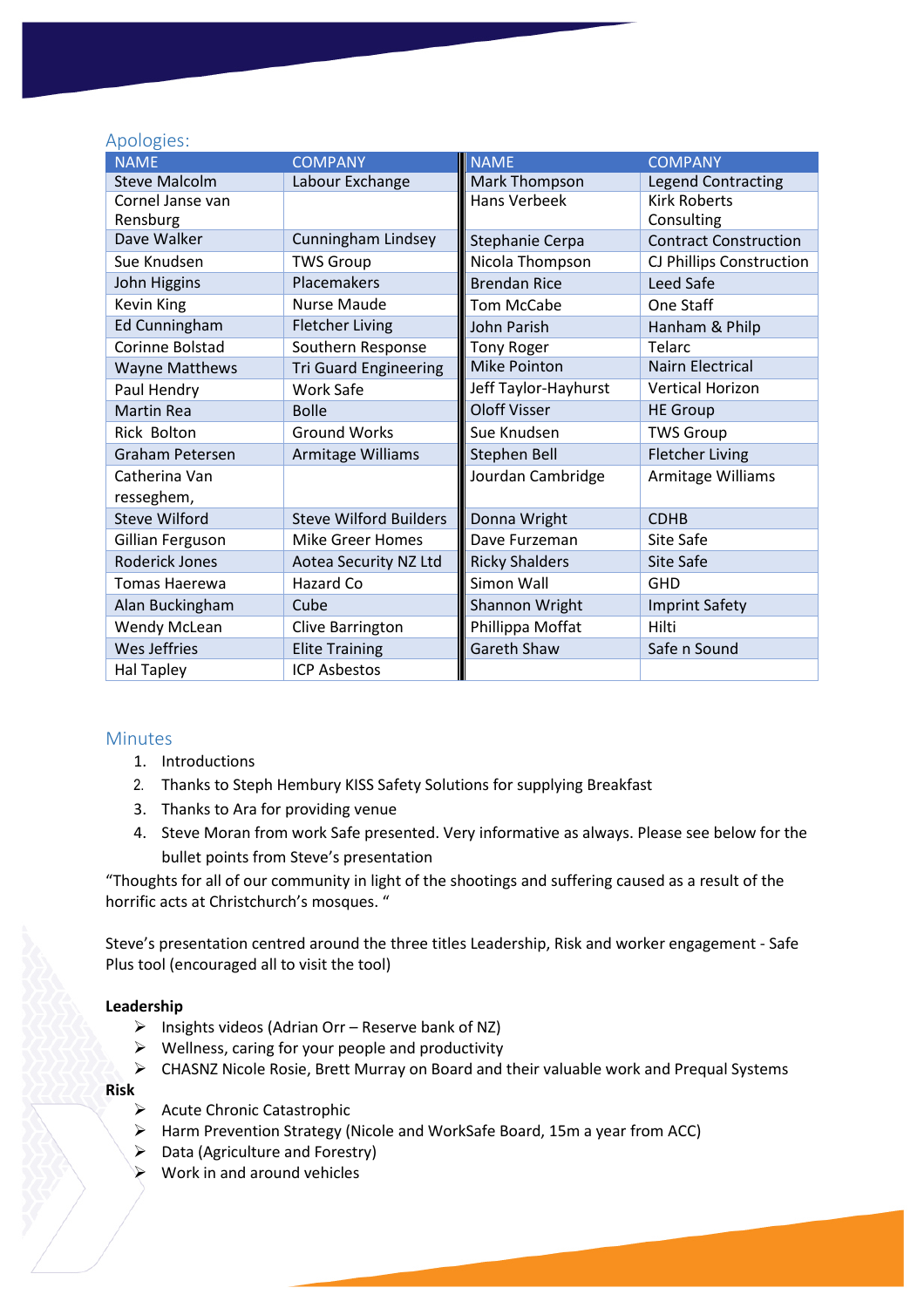- $\triangleright$  Work Related Health
- $\triangleright$  Structural Collapse
- $\triangleright$  Encourage to upskill in risk management processes (Bow Tie etc)

### **Worker Engagement**

- $\triangleright$  Hugely important to increase good H&S culture through worker engagement
- $\triangleright$  Important part of the regulators assessments
- $\triangleright$  Opportunities for worker involvement including participation process3es
- $\triangleright$  Backing from leaders for training and support to the role of HSR's

Vitally important to have a good mix of all of the above i.e leaders working with workers around the management of risk.

#### **WorkSafe's website – check out**

- $\triangleright$  Reviewed Position Statements
- $\triangleright$  Safe work with Precast Concrete
- 5. Paul Lynch a tradesman shared his story about the suicide of his tradesman brother, and how it affected him. He has written a book about his journey hoping to help others. He was great to listen to .If you would like to more about Paul's journey his details. Please feel free to make contact with Paul.

Paul Lynch floor.right.chch@gmail.com www.aftermathandbeyond.co.nz 027 201 1935 FloorRight Installations Ltd

6. Brett Murray, Site Safe CE and board member of CHASNZ (Construction Health and Safety NZ) presented and introduced himself, his back ground and the work the board of CHASNZ are doing work around Health and Safety Courses and Health and Safety Pre-Qualification. Throughout his 15 years in the health and safety, Brett has been committed to helping making workplaces safe, healthy and rewarding environments to work in for New Zealanders. Prior to joining Site Safe in 2018, Brett spent almost a decade as the head of operations for New Zealand's health and safety regulator. In 2010, he headed the investigation into the Pike River mining disaster and afterwards went on to establish and lead WorkSafe High Hazard Unit. In his role as General Manager of Operations, Brett provided executive leadership across WorkSafe's operational teams. He was the senior operational executive on the governance group that oversaw the development of the 2015 Health and Safety at Work Act, and prior to leaving WorkSafe headed the implementation project for the Hazardous Substances Regulations. Brett brings a deep, practical understanding of the challenges of effective health and safety management, both at system and human performance levels. His experience has been hard gained through many years of oversight responsibility for New Zealand's most serious and complex industrial investigations.